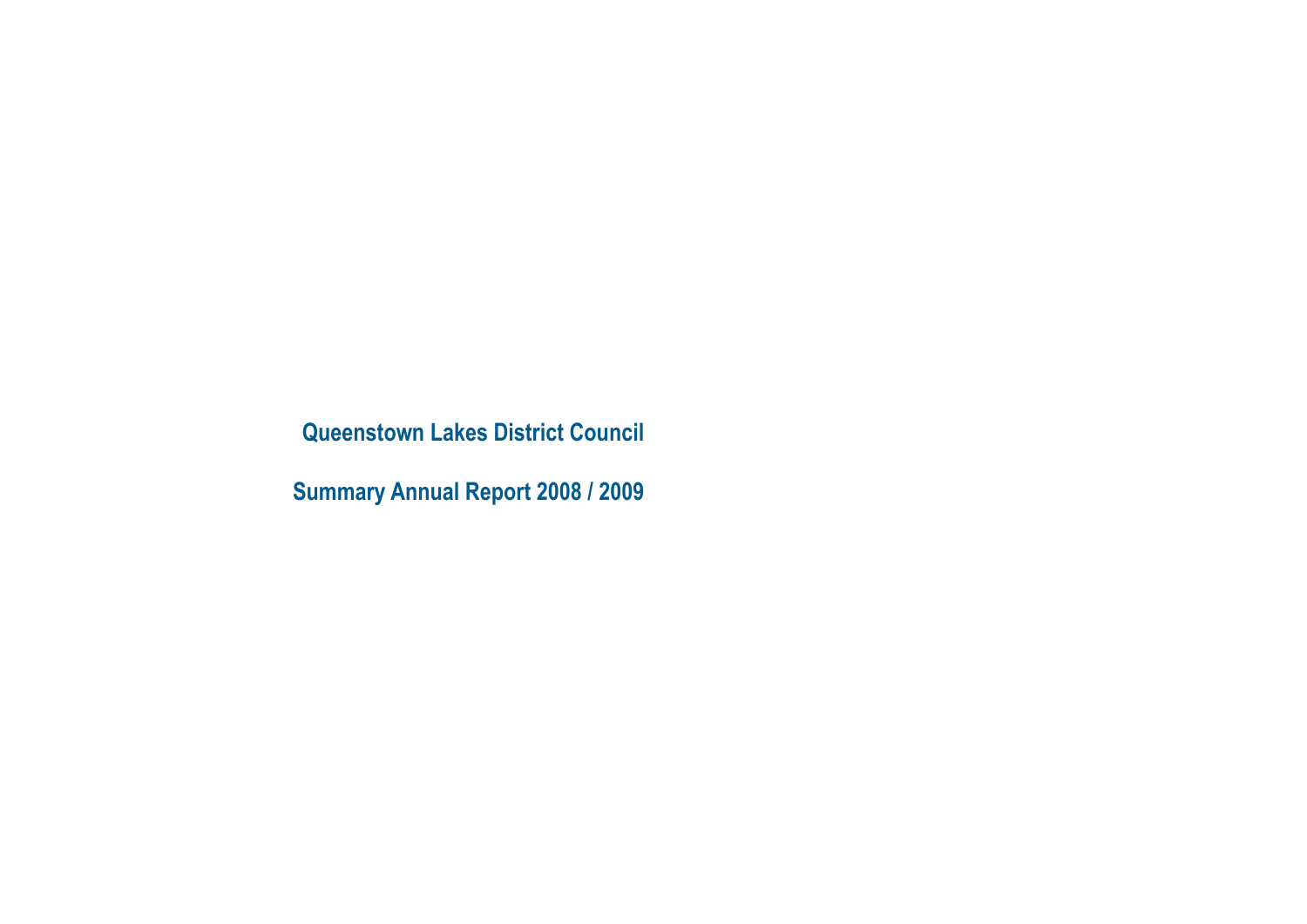# **Contents**

Section 98(4)(b) of the Local Government Act 2002 requires Council to make publicly available a summary of the information contained in its Annual Report. The specific disclosures included in the summary annual report have been extracted from the full annual report adopted by Council on 27 October 2009. The summary annual report can not be expected to provide as complete an understanding as provided by the full annual report. The full financial report dated 27 October 2009 has received an unqualified audit report. A copy of the full Annual Report can be obtained on the Council website - www.qldc.govt.nz

This summary annual report has been examined by the auditor for consistency with the full annual report. The auditor's report is included with this summary.

The Council's full annual report has complied with NZ GAAP and stated explicitly that they comply with NZ equivalents to IFRS (International Financial Reporting Standards) as applicable for public benefit entities. The summary annual report complies with FRS 43 - summary financial statements.

#### **Summary Financial Information**

# **Contact Us**

**Council Offices**

Civic Centre 10 Gorge Road Private Bag 50072 Queenstown

Phone and Fax Phone: 03 441 0499 Fax: 03 450 2223 Email: services@qldc.govt.nz Website: www.qldc.govt.nz

#### **Service Centres**

Arrowtown Library 58 Buckingham Street Arrowtown Phone: 03 442 1607

Wanaka Office 47 Ardmore Street Wanaka Phone: 03 443 0024 Fax: 03 443 8826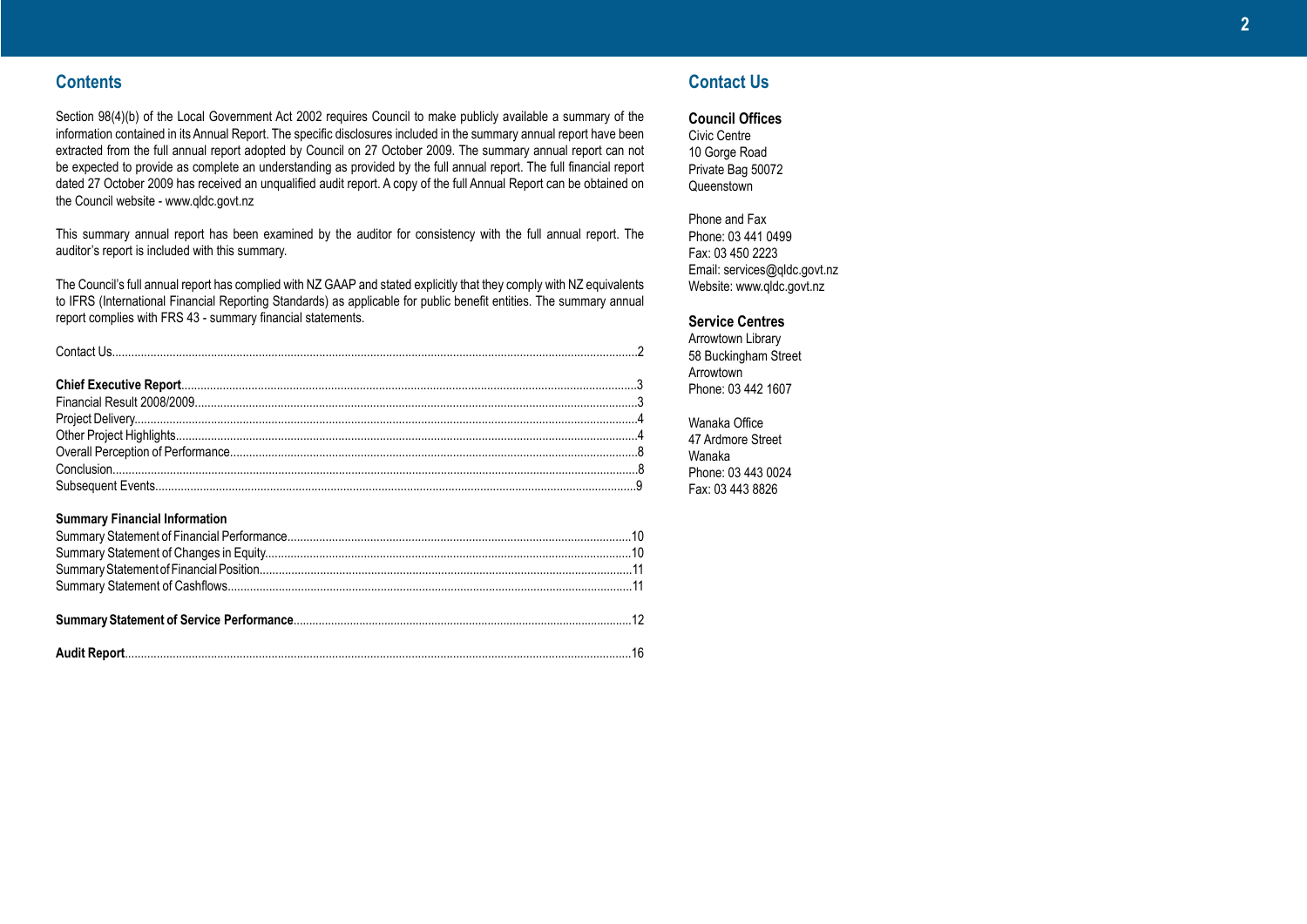# **Chief Executive Report <sup>3</sup>**



# **Introduction**

The purpose of this Summary Annual Report is to represent fairly and consistently the major matters dealt with in the Annual Report.

The purpose of the Annual Report is to communicate Council's achievements against objectives included in the 2008/2009 Annual Plan. The 2008/2009 year represents year three of the 2006 10-Year-Plan.

# **Financial Result 2008/2009**

This is the third year that the Council and its subsidiaries have reported under the New Zealand equivalents to International Financial Reporting Standards (NZ IFRS). Along with the Queenstown Airport Corporation, Lakes Leisure Limited and Lakes Environmental Limited - the QLDC group has recorded a satisfactory financial result for the year ended 30 June, 2009. The combined operating result is a \$4.3m deficit. The main reasons for this are explained below.

## **Explanation of Major Variances against Budget**

#### **Statement of Financial Performance**

The Council alone recorded an operating deficit of \$6.1m against a budgeted surplus of \$31.5m. Compared to previous years, this situation is quite unique but not unexpected in the current economic climate. The reported deficit includes \$17.5m of unrealised losses pertaining to the revaluation of investment property and forestry assets. This follows a 2008 value reduction of \$6.8m for investment property. This represents an unrealised loss (not actual) in value of around 23% in the past two years. This is in line with the general market movement of property of this type and follows strong valuation gains in the previous 10-years.

Revenue was below estimate by \$7.0m for the year ended 30 June, 2009. The following major items contributed to this variance:

- Development contribution income was below budget by \$8.1m for the year principally because of a slowdown in consent related activity. To put this in context, development contributions income was \$11.1m below budget in the previous year.
- Vested Assets were \$3.1m above budget for the year including \$3.7m of reserve land. This is because we have recognised the value of reserve land transferred from the Department of Conservation in Wanaka and Queenstown valued at \$2.8m.

Operating expenditure was above estimate by \$8.6m for the year ended 30 June 2009. The following major items contributed to this variance:

- The main component of the variance relates to \$5.2m of project expenditure which was classified as capital expenditure within the budget but which has been charged as an operating expense for the year. This is not an over-spend as there is budget provided to cover it.
- Depreciation expense for the year is \$2.5m higher than budget. This is a non cash item and relates primarily to the timing of project expenditure (Project Pure) and higher than anticipated levels of vested assets over recent years.
- The balance of the variance of \$0.9m relates primarily to increased maintenance costs for water supply, wastewater, roading and public toilets.

The first two items account for \$7.7m or around 90% of the variance. This means that after excluding the effect of these items, operating expenditure was around 1.3% over budget.

#### **Statement of Financial Position**

The main variance relates to the difference in expected capital expenditure for the year. Capital expenditure was below estimate by \$7.5m for the year ended 30 June 2009. The following major items contributed to this variance:

- The main component of the variance relates to \$5.2m of project expenditure which was classified as capital expenditure within the budget but which has been charged as an operating expense for the year.
- Vested Assets were \$3.1m above budget for the year including \$3.7m of reserve land.
- Loan Repayments were \$2.8m below budget due to the delay in progress for the Lakeview development.
- The balance of the variance of \$2.6m relates mainly to the timing of land purchases for reserves and various transport related projects.

The revaluation of investment property resulted in a reduction in value of \$17.0m for the year as opposed to a budgeted gain of \$5.6m. This movement coupled with the \$6.8m unrealised loss for last year, has lead to the main variation in the balance sheet which shows Non Current Assets \$46m below the forecast position. Borrowings are also \$16.5m ahead of budget; this relates mainly to the decline in revenue from development contributions over the past 2 years and the delay in progress for the Lakeview development.

## **Statement of Changes in Equity**

The decline in asset value and increase in borrowings (described above) has resulted in an equity variance of \$62m below forecast.

## **Statement of Cash Flows**

The budget variations explained above also contribute to budget variations in the Cash Flow Statement, particularly cash flows from operating activities. Borrowings were around \$18m more than expected due to shortfalls in development contribution income and the lack of expected proceeds from the Lakeview development.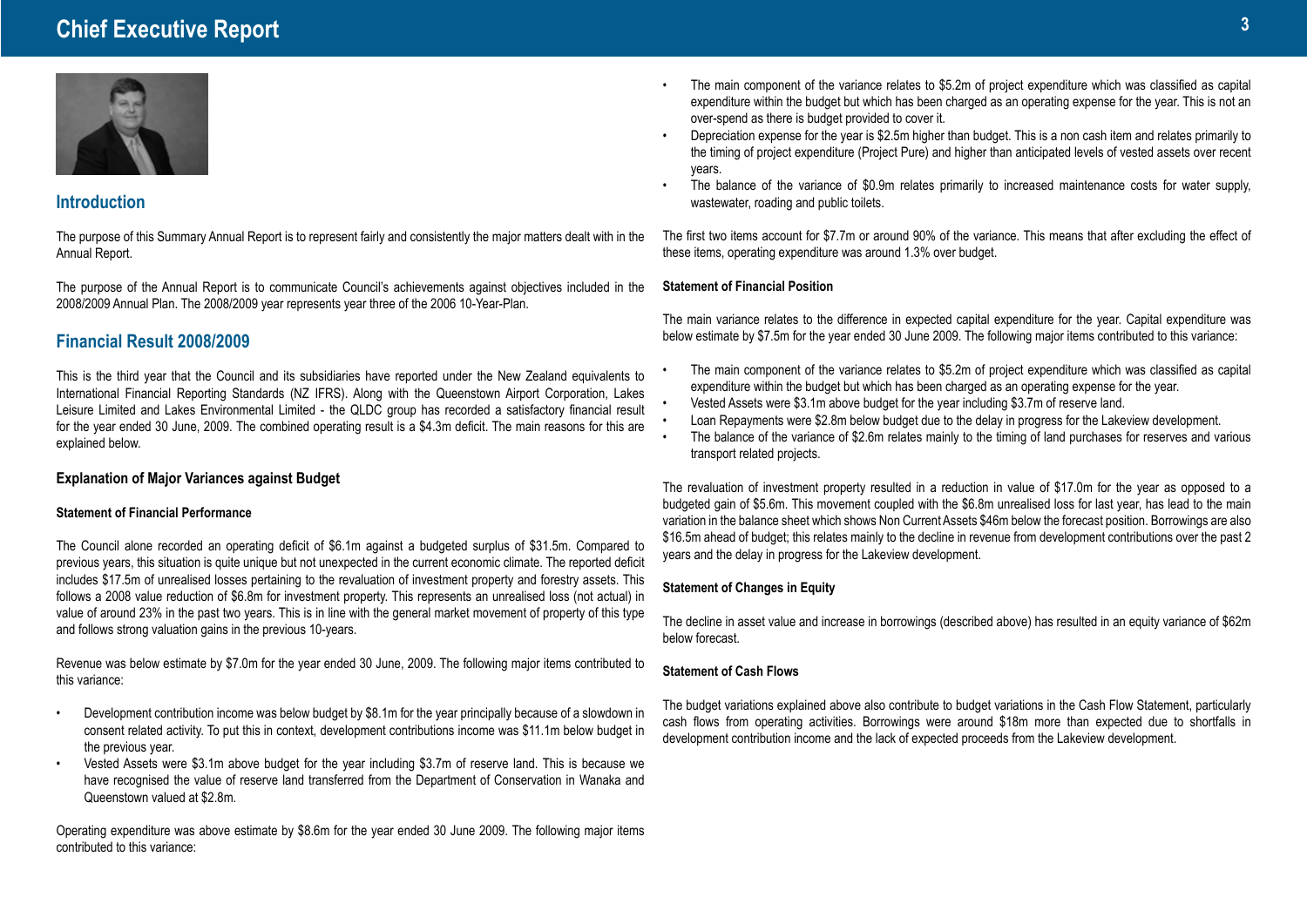# **Project Delivery**

### **Infrastructure**

Council was able to complete around 70% (by value) of the 2008/09 infrastructure capital works programme (including carry forwards), however it failed to meet set targets. This is slightly down from 2007/08 (77%).

#### **Capital Procurement**

In June 2006 the Council announced the delivery of a Procurement Strategy and sought a team of preferred consultants and designers. The strategy places surety around the planning and delivery of infrastructure capital projects for both the Council and the community, and allows contractors the confidence to commit resource to enable this to happen. The Council selected preferred contractors in October 2007.

### **What have we delivered?**

Here are some of the projects that have been delivered during 2008/09:

- Resurfaced 25.9 km of sealed road.
- Sealed Orchard and Faulks Roads in Wanaka.
- Albert Town seal extensions.
- Crown Range Road reconstruction.
- Centennial Avenue rehabilitation together with walking/cycling track.
- Riverbank Road seal widening.
- Gorge Road stage one including cycle path.
- Purchased additional land at Victoria Flats to protect the integrity of the landfill.
- Upgraded parking signage.
- Completed Camp Street upgrade.
- Renewed the Park Street wastewater rising main.
- Began operating Project Pure.
- Renewed the Bendemeer to Ladies Mile wastewater rising main.
- Renewed various water and wastewater pipelines.
- Completed draft Stormwater Catchment Management plans for most of the urban areas across the district.
- Obtained the resource consent for Project Shotover (subsequently appealed to the Environment Court).
- Wanaka western intake pump upgrade.
- Public Health Risk Management plan for Queenstown.
- Water demand management strategy for each system.

## **Community**

The delivery of community capital works projects has been sustained at a high level with 48 of the 58 projects (83%) having been completed (2008 80%). The remaining projects to will be completed in spring when planting conditions permit.

#### **What have we delivered?**

Here are some of the projects that have been delivered during 2008/09:

- New barbeque and shelter at the Frankton Domain.
- New toilet at Scurr Heights reserve.
- Completion of a walkway / cycleway through Millbrook to Speargrass Flat Road.
- Extension of the Queenstown Cemetery and improvements to the Wanaka Cemetery.
- Construction of new maintenance depot and public car park improvements.
- Major upgrade of the Queenstown Gardens main path.
- Upgrade of the Roy's Bay Boat ramps.
- New playgrounds in Luggate and Glenorchy.
- Construction of a walkway/cycleway from Lake Hawea to Albert Town and Damper Bay to Glendhu Bay.

# **Other Project Highlights**

### **10-Year-Plan**

The Council spent almost the entire 2008/09 year preparing for the 10-Year-Plan process, the 2009 plan being adopted on 30 June 2009. The resultant work meant the Council was able to identify that years one (2009) to four (2012) are affordable (financially prudent) and necessary for the wellbeing of the district but in the later years of the 10-Year-Plan the programme becomes unaffordable. Some of the key reasons why this had happened since the last 10-Year-Plan in 2006 are:

- a) Better knowledge: Over the past three years the Council has invested in a thorough understanding of our infrastructure networks. It is now clear that there is more work to do on our current assets to ensure they do not fail in the near future than was previously forecast.
- b) Goal Post Shift: In several cases new standards have been applied to Council activities by Central Government and other agencies. Water standards, and quality standards for sewerage discharge, are two examples that have resulted in substantial increases in the size of the capital programme compared to past forecasts.
- c) Growth: The single biggest impact is still due to economic growth. Council's projections, which have been developed and proved accurate, over the past five years highlight that our current district average day population has risen from an estimated 35,777 people in 2006 to 68,305 in 2029. However the Council has to provide infrastructure for the peak day (including visitors). By 2029 the peak day population is estimated to be 137,404.
- d) New Facilities: The Council and the community have made decisions in recent years to invest in new facilities (Alpine Aqualand, Recycling Centre, Project Pure etc) which have been partly paid for out of debt. The draft plan, consulted during April/May 2009 forecast that by the year 2019 debt levels would reach \$413 million. The work carried out identified that as community we have a small rate base that cannot sustain that kind of debt level. The Council chose to reject a simplistic approach to this problem by slashing capital expenditure for the sake of obtaining a perfect scorecard (audit report) and also rejected the option of applying dramatically increased rates, user charges or property sales. Instead the Council chose to maintain rates at an affordable level, disclose the problem, have the conversation with the community and then get on with a solution before the next 10-Year-Plan is adopted. A review was commenced upon adoption (June 2009) and is ongoing.

## **Wanaka Sports Facilities/Aquatic Centre**

In February 2009 a number of key reports into the proposed establishment of Wanaka Sports Facilities and an Aquatic Centre were released for consideration by the community. This 'pre consultation' was critical to the 10-Year-Plan process and allowed the elected members to make an informed decision on the basis of community feedback. The Council then consulted on both projects during April/May in the draft 10-Year-Plan.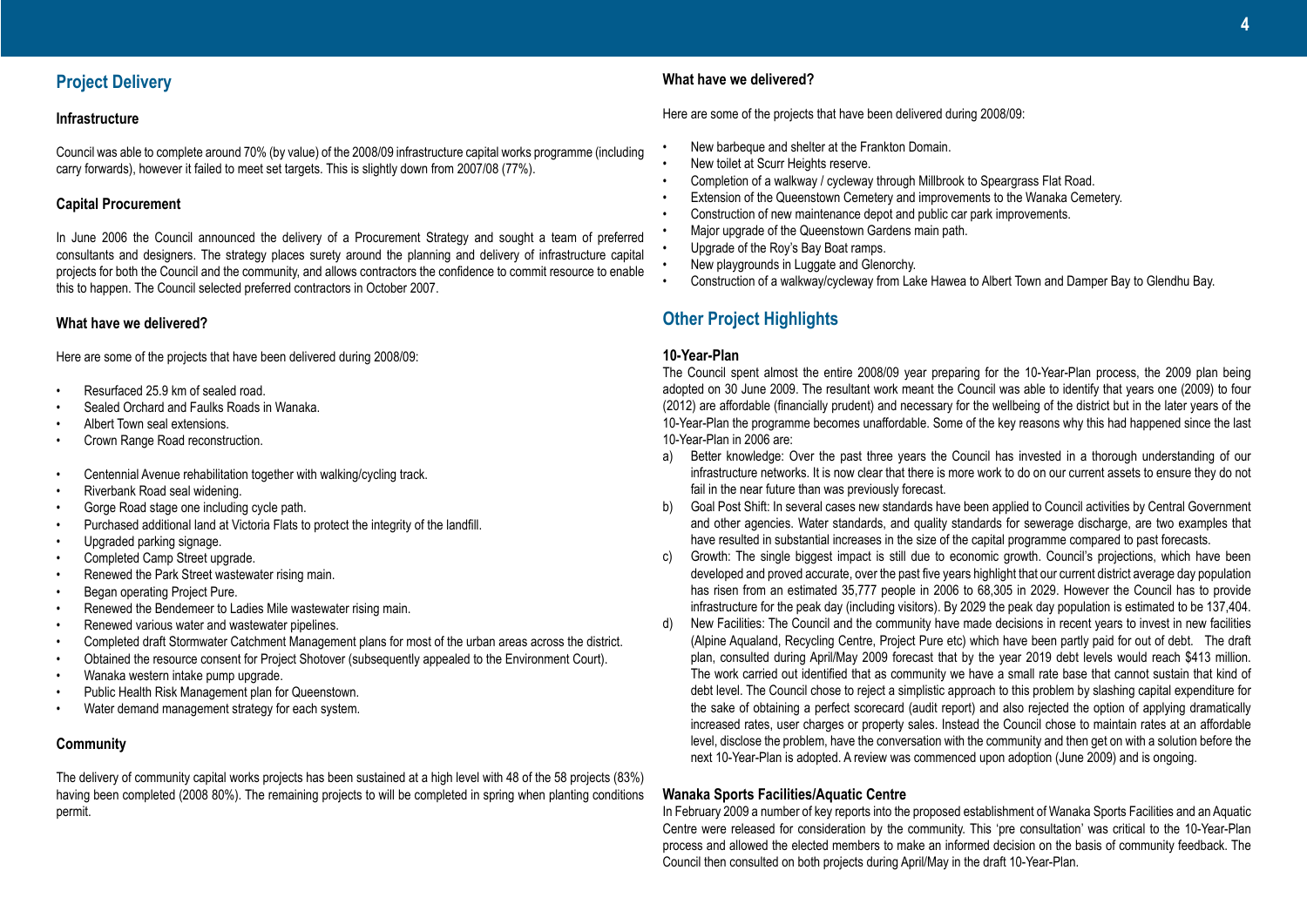The final decision adopted on 30 June 2009 involved:

- an assessment of greenfield sites:
- the inclusion of a provisional capital sum in the plan for the purchase of a site, if selected;
- deferral of the aquatic centre but investigate investing in the existing pool;
- confirmation that the sports field facility was a priority and commit to commence development of a stadium and hard court area in 2011.

### **Project Pure**

On November 3, 2008 the first raw wastewater travelled through the pipes of Project Pure from the Wanaka oxidation ponds, marking a milestone for the project. This significant undertaking has ended the practise of disposal of treated waste water into the Clutha River. Wanaka's waste water is now disposed into trenches adjacent to the Wanaka Airport. The project has been a major investment in the environment of the Queenstown Lakes district. The plant has been functioning well and all discharges are within the permit conditions. This sort of initiative also continues to establish this district as a world class destination.

### **Shotover Delta**

In August 2008 the Council, in conjunction with the Otago Regional Council announced a combination of planned works for the Shotover Delta has led the Councils to enter into a partnership approach designed to reap benefits for the community.

A Shotover Delta Steering Group with membership from both Councils worked on a holistic approach to issues relating to the Queenstown Airport Runway End Safety Area (RESA), Shotover River Management, Project Shotover, (the proposed disposal of wastewater to land scheme for the Wakatipu) and future state highway route.

Each of the other three key projects would involve varying degrees of earthworks and development on the Delta, raising a unique opportunity to implement one overarching amenity plan. The result will be a vastly improved public area with walking and cycling trails, picnic areas, improved fishing access and revegetation. Each of the projects is at varying stages in the approval, consent and funding process with Project Shotover notified in August 2009 and the RESA now approved (90 m extension to meet safety requirements for international flights).

## **Restructure Engineering Services**

In January 2009, the Council announced it would produce a formal proposal to bring Council employees and the staff of Lakes Engineering together into one new entity, with all staff directly employed by the Council. Since the establishment of the wholly owned Council Controlled Organisation, Lakes Engineering Limited in 2007 there have been frustrations about achieving the necessary clarity of roles between the two organisations i.e Lakes Engineering and Council. It was decided that the group of people needed to be one team working together for our communities.

Shortening the lines of communication will improve the timeliness of work, reduce the cost of engineering services, and improve the experience of people who need Council input to their projects. The Council estimates a 26% (\$3.3 million) reduction in the cost of engineering management and a 4.5% reduction in the cost of the capital programme.

The new combined structure carries 24.5 full time equivalents, with recruitment commenced in June 2009.

#### **Service Delivery Change**

1 July 2008 marked day one of a new Council family with four new contracts and a new 'in house' team working for the community. The new 'in house' horticultural team, including gardeners and town custodians for Wanaka, Queenstown and Arrowtown reported for the first day of work and it was also the first day of new contracts with the Council for

Lakes Environmental (Council controlled organisation delivering planning and regulatory), Dunstan Sprayers (plant and animal pest control), United Water (water services operation and maintenance) and Asplundh (parks and reserve maintenance and tree services). A fifth contract for cleaning public toilets was re-tendered and awarded to WanaClean in 2009.

The date of 1 July 2008 was hugely significant to the Council which spent four years conducting a service delivery review to reach the 2008 milestone. Much of the year was also devoted to completing the introduction of a new contract for roading maintenance. This contract was operative in September 2009.

Our other achievements for the 2008/2009 year fall under the heading of the most relevant community outcome to which it relates.

# **Sustainable growth management.**

#### **Advocacy**

Council has responded to a number of plans and strategies being progressed by external agencies.

In October 2008 a submission was made to the Ministry of Education on the proposed Wakatipu Schools Strategy. Submissions were also made to Otago Regional Council on proposed Regional Water Plan Change 1C.

## **Monitoring**

Council undertook a significant monitoring project in publishing a review of the effectiveness and efficiency of the Rural General Zone. This involved extensive analysis of data on resource consents issued in the zones and correspondence with many resource management practitioners. Work has been undertaken to produce a similar report in the other Rural Zones with the results expected to be reported in the 2009-2010 financial year.

Council reported as it has done at least annually on the Dwelling Capacity Model. This model monitors the capacity for residential development in the district.

## **Queenstown Town Centre Strategy**

During the year a working party of Councillors and local representatives developed a draft Queenstown Town Centre Strategy which was released for public comment in June 2009. In light of some of the issues identified from community feedback on the draft strategy the working party are undertaking some additional research on these matters and have indicated that additional targeted consultation may assist in finalising the strategy for adoption.

#### **Wanaka Town Centre Strategy**

In May 2008 the Council established the Wanaka Town Centre Working Party which consists of community representatives and Council staff. The role of the working party is to create a Wanaka Town Centre Strategy which provides direction for the future enhancement of the traditional Wanaka Town Centre.

The Working Party formulated a draft Wanaka Town Centre Strategy and consulted with the community in March 2009. The draft strategy identifies an overall concept plan and vision for the town centre and also includes a range of issues and options, including a preferred option to address each issue. The Working Party is considering all these submissions and anticipates revising and finalising the strategy by October 2009.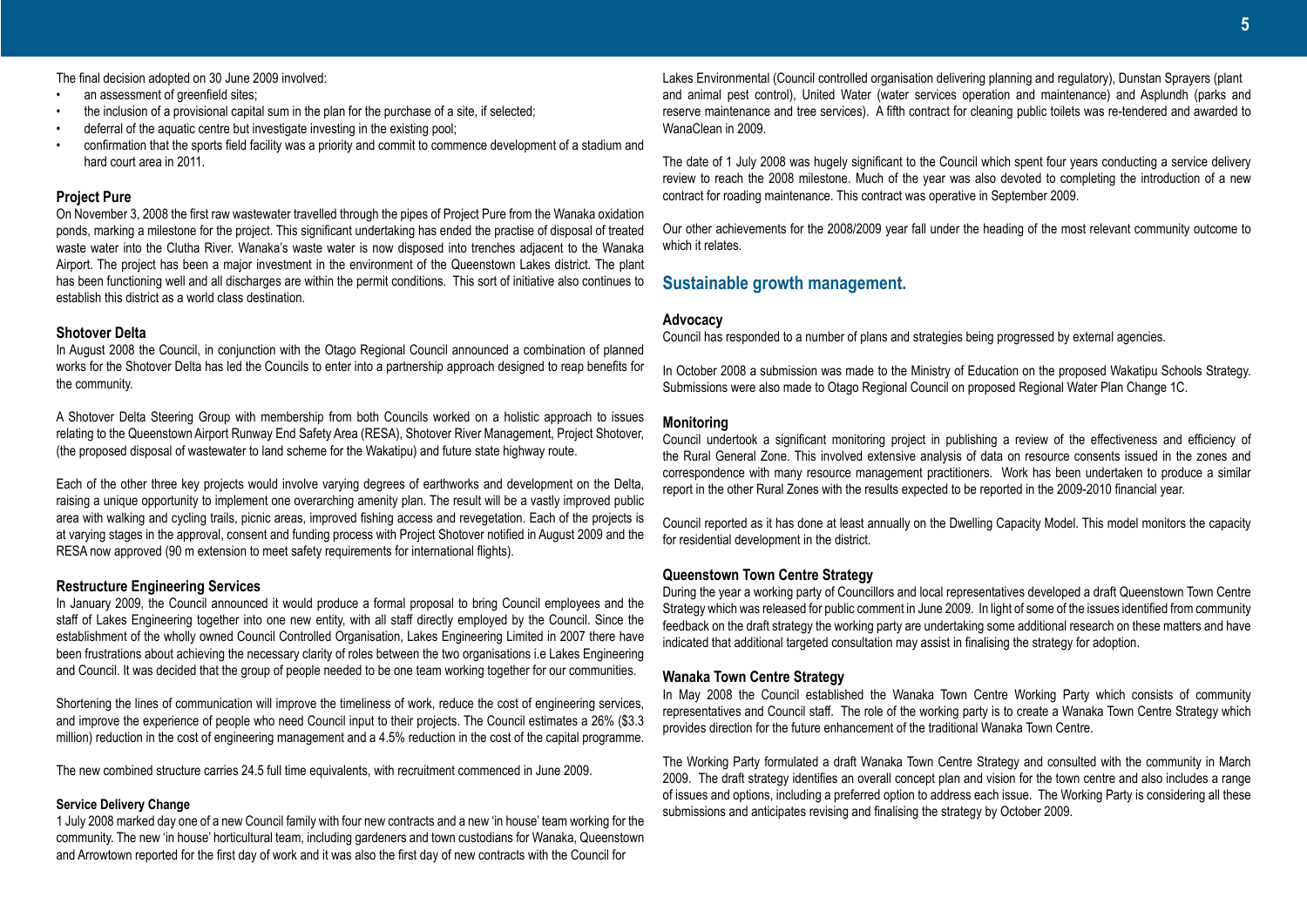#### **Cardrona Structure Plan**

Following requests from the community to look more comprehensively at the interrelationship between activities in the Cardrona Valley a structure plan was been developed for this area using the Cardrona 2020 Community Plan and subsequent Cardrona Urban Design review for guidance. Consultation on a draft structure plan was completed this financial year and the final structure plan was adopted by Council in September, 2009. The structure plan outlines a number of other projects that will be undertaken in the Cardrona area, including the development of design guidelines for the Cardrona Village.

#### **Urban Growth Boundaries**

Two Plan Changes have been progressed in respect of Urban Boundaries. These look to provide a statutory basis for concepts identified in the Growth Management Strategy and Community Plans. A Discussion Document on Urban Growth Boundaries was consulted on in the spring. This looked at establishing a strategic approach to managing urban growth throughout the district. Further consultation was undertaken on developing a boundary for Arrowtown during the summer.

# **Quality landscapes, natural environment and enhanced public access.**

### **District Plan**

The only outstanding matter in the District Plan (not yet operative) relates to financial contributions.

#### **A number of Plan Changes have been notified in the 2008/2009 year including:**

Plan Change 5B – Bible Face – Glenorchy Plan Change 11B – Definition of Ground Level Plan Change 25 - Kingston Village Special Zone Plan Change 16 – 3 Parks Special Zone

#### **Plan Changes under appeal include:**

Plan Change 10 – Amenity in High Density Residential Zones Plan Change 18 – Mount Cardrona Special Zone Plan Change 24 – Community Housing Plan Change 28 – Trails

#### **Completed Plan Changes made operative**

Plan Change 13 – Kirimoko Block – Wanaka Plan Change 14 – Makarora Rural Lifestyle Zone Plan Change 22 – Definition of Visitor Accommodation Plan Change 32 – Ballantyne Mixed Use Zone Plan Change 33 – Non Residential Activities within Residential, Rural Living and Township Zones

**A Council decision on the following will be issued in October 2009:** 

Plan Change 19 – Frankton Flats (B)

#### **Considerable effort was also spent in this period on preparing a number of further Plan Changes which were notified in August 2009**

Plan Change 27A – Updating Noise Measurement and Assessment Standards Plan Change 29 – Arrowtown Urban Growth Boundary Plan Change 30 – Urban Boundaries Framework

#### **Considerable effort was also spent in this period on preparing a number of further Plan Changes (which are not yet notified) including:**

Plan Change 26 – Wanaka Airport

## **Wilding Tree Strategy**

In November 2008 the Council called for comment on the updated strategy for wilding tree control in the Wakatipu.

 A Wakatipu Wilding Conifer strategy was first adopted in 2004, at which time the Council had made a promise to the community that the strategy would be reviewed every four years. In particular, the strategy proposed an increase in annual funding to \$500,000 for the four-year period (previously 100,000 per annum) and that an independent group be set up to actively drive the implementation of the strategy. Comments closed in December 2008 and the strategy was adopted in March 2009.

# **A safe and healthy community that is strong, diverse and inclusive for people of all age groups and incomes.**

#### **Affordable Housing**

The year ending June 2009 saw the Council continue to implement the 32-action HOPE Strategy (adopted June 2005) having completed 16 actions, and removing one. The year has seen the Council continue with another 15 actions.

The Queenstown Lakes Community Housing Trust has delivered 31 homes through the Shared Ownership Programme, with support from private sector developers, the Council and Central Government, successfully completing the initial two-year trial of this innovative programme. Renewal of the programme for a further two years is underway. The Trust has commenced development at Nerin Square, Lake Hayes Estate with Stage 1 of 5 townhouses due for completion by December 2009, and further design of Stage 2.

Contributions of land for affordable housing through negotiated stakeholder deeds has continued, raising the total number of sections committed from 73 to 107, to result in 248 residential units from 7 developments. The Housing Trust continues its work with these developments on the most effective means for housing delivery as the developments progress to the market. Plan Change 24: Affordable and Community Housing was adopted by the Council in December 2008, and is under appeal.

## **Building Contract Awarded**

In May 2008 the Council approved entering into a contract for building services with Asplundh, known as contract 806.The contract, which includes services such as playground safety inspections, building repairs and street furniture installation, had been carried out as a negotiated interim agreement for the last year, with the same company. In total five tenders were received and evaluated by a panel with non price attributes contributing 65% of the evaluation and price 35%. The contract is for a four-year minimum period and a maximum of nine-years, subject to performance. As of July 2008, Asplundh was awarded the contracts for parks and reserve maintenance and tree services (see Service Delivery Change).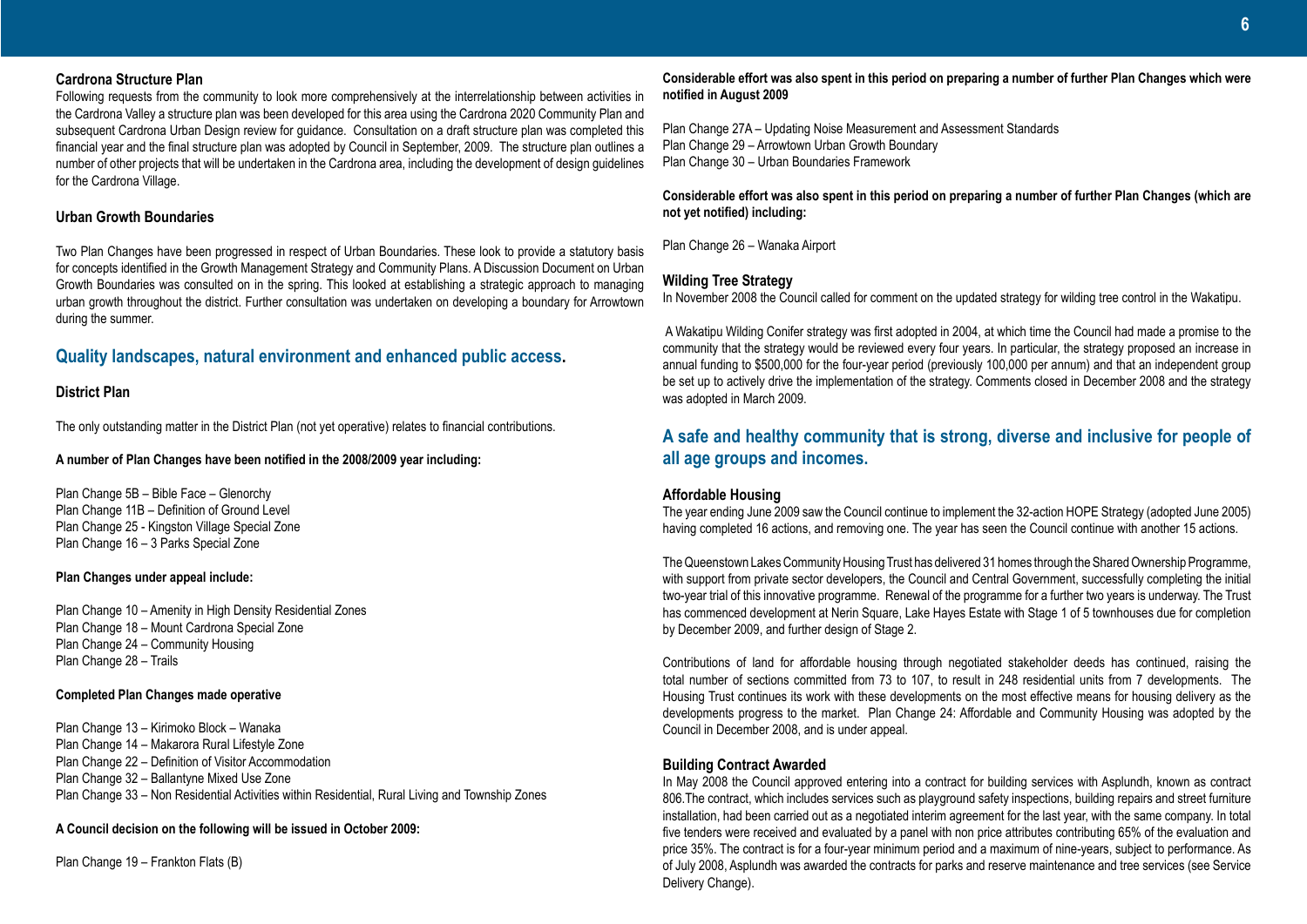#### **Lakes Leisure**

The 2008/09 period has seen the first full year of operation for Lakes Leisure Limited, which commenced in February 2008. The not for profit Council Controlled Organisation reported a positive variance against operating budgets of \$19,129. Management worked hard throughout the year to ensure that operations were within the original operating budget set down at the commencement of the company.

A particular highlight for the year was the transferral of the management of the Wanaka Pool to Lakes Leisure, marking a new era for the pool. The main reason for the changeover was that it was no longer viable for the volunteer committee to run the pool for practical and economic reasons. The pool had reached the point where it required professional management.

Lakes Leisure also operates Alpine Aqualand and the Arrowtown Memorial Pool.

# **Effective and efficient infrastructure that meets the needs of growth.**

#### **Transport and Carparking Strategy**

Following the adoption of the Wanaka Transportation and Parking Strategy (March 2008) and the Wakatipu Transportation Strategy, work has shifted to strategy implementation. Key implementation activities over the 2008/09 were carried out in the areas of parking, passenger transport, travel behaviour change and road planning and management.

Parking initiatives included reviews of on-street and public off-street parking controls in Arrowtown, Queenstown and Wanaka Town Centres. Within Queenstown in particular the outcomes were linked to the improvement of bus services with a proposed shift in weight towards the provision of visitor parking ahead of unrestricted parking.

In preparation for the introduction of improved bus services by the ORC work was undertaken on the specification and tendering of bus shelters and the legalisation of bus stops. Preparation for the future expansion of services into new areas was undertaken with the identification of stops for Kelvin Heights, Quail Rise, and Lake Hayes Estate.

The Council's travel behaviour programmes commenced the development of school travel plans and associated transport system improvements for Wanaka Schools (Hawea Flat and Wanaka Primary) and the new Remarkables Primary School.

The Council continued to work with the New Zealand Transport Agency and other key stakeholders on the development of the district's road network. This included input to the development of NZTA bus priority and pedestrian access planning for Frankton Road and planning of the arterial network for Frankton Flats.

#### **Water Demand Management**

The Council consulted on ways to restrict excessive use of water during the 10-Year-Plan process, having adopted a new Water Supply Bylaw, which commenced on 20 December 2008. This allows the Council to control activities which are an abuse of the purpose for which potable water is provided. As a result of the consultation the Council now has or is preparing Demand Management Plans for communities district-wide and significant work involving leak detection has been undertaken.

#### **Waste Management**

In 2008 the community asked the Council to provide better options around waste management collection (recycling and refuse). The key message from the community was to provide incentives for those that minimise waste and recycle to a high degree. These options were consulted in April/May 2009 as part of the 10-Year-Plan consultation.

The adopted plan (30 June 2009) has allowed for the implementation of five new refuse options ranging from create no rubbish to the introduction of the 'half bag' (30 litre) and the 120 litre wheelie bin (Council-owned) service. In terms of organic material the Council worked on providing subsidised incentives, including worm farms and composting solutions.

# **High quality urban environments respectful of the character of individual communities.**

### **Urban Design and Urban Design Strategy**

The Queenstown and Wanaka Urban Design Panels continue to be operational. In the 2008/09 year in Queenstown 23 projects were reviewed compared with 13 in the previous twelve months, whereas in Wanaka 5 projects were reviewed compared to 9 in the previous twelve months.

A draft urban design strategy was approved by Council's Strategy Committee to go out for public consultation in May 2009. It is anticipated that the strategy will be finalised and published later in the year.

#### **Lakeview Project**

Council has put the Lakeview Project on hold due to the economic climate. Unfortunately economic events overtook the process and the development company selected as the 'preferred participant' was not able to provide the financial covenants required by Council. The company accepted that the Council was free to terminate the 'preferred participant' status and this has been done.

# **A strong and diverse economy.**

#### **Rugby Announcement**

In March 2009 it was announced that the southern region's 2011 Rugby World Cup bid scored five out of six games for the region with Dunedin hosting three games and Invercargill two. Mayor Clive Geddes, confirmed that the Queenstown Lakes district was set to benefit from this announcement with a tourism flow on effect and at least one top team likely to be hosted in the district. We await this annoucement with confidence.

#### **Facilitation**

Economic development is an area where the Council takes more of a facilitation role, particularly in the area of employment. Some of the Council's roles in the 2008/2009 year have included the Mayor's Taskforce on Jobs, Seasonal Solutions, membership of Otago Forward, facilitation of the Otago Fashion Incubator programme and support and facilitation in terms of a number of events throughout the district, including, Summerdaze, Wanaka's Festival of Colour and Queenstown's ASB Jazzfest.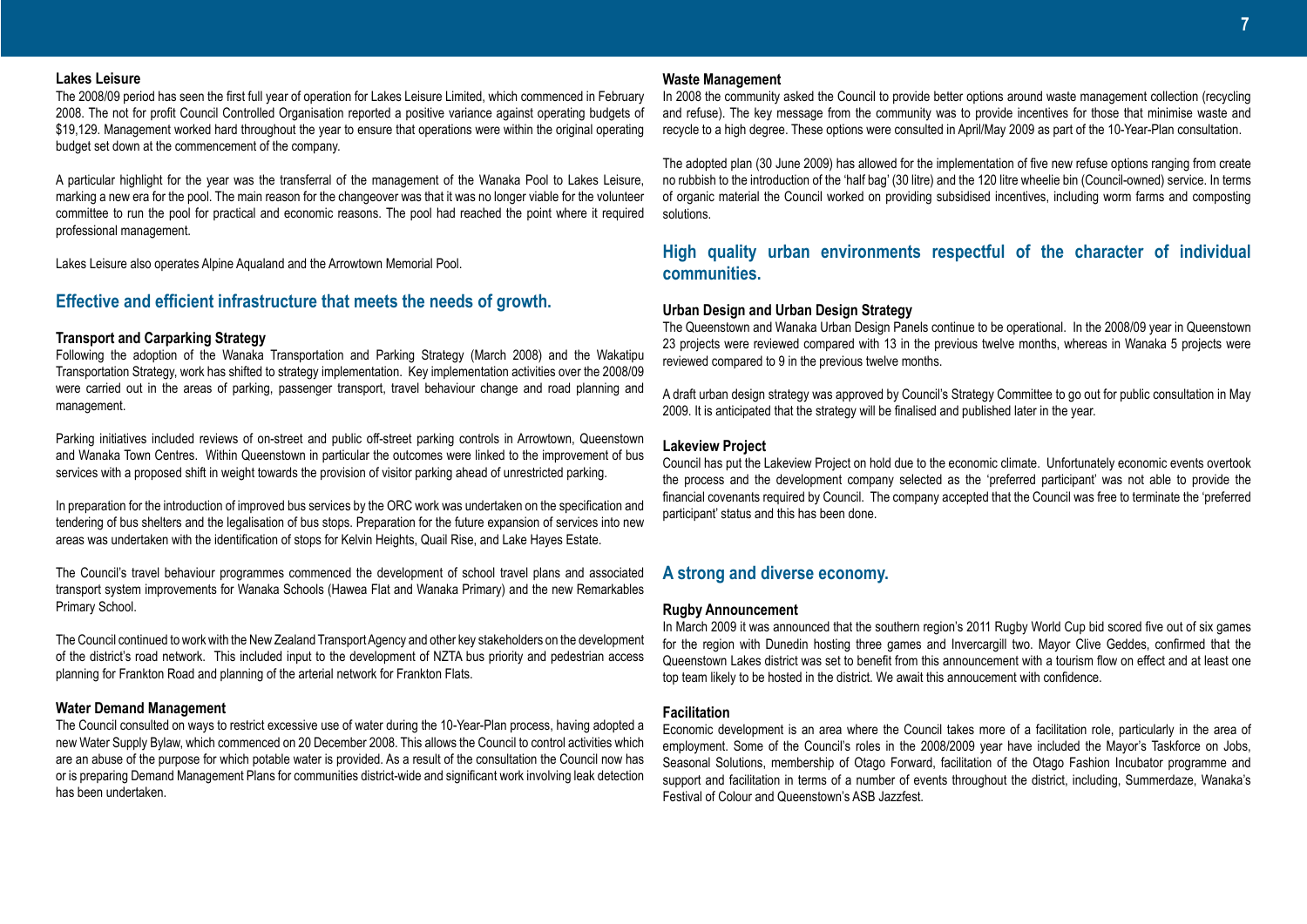### **Funding**

The Council continued to commit to its ongoing funding of its promotional bodies, the film office and community grants (including the heritage grants).

# **Preservation and celebration of the district's local cultural heritage.**

#### **Heritage Strategy**

The purpose of the Heritage Strategy project is to provide a framework to guide the Council and stakeholders future work programmes and initiatives for heritage across the whole of the district. The Heritage Strategy working party was formed in May 2008 and has formulated a draft heritage strategy. Consultation and discussions with stakeholders for the Heritage Strategy took place during the 2008/09 year and the draft strategy is due to be notified for public comment in September 2009.

#### **Events Strategy**

In November 2008 the Council called for comment on the draft Events Strategy. The Council considered it was needed to make sure it hit the right balance between ensuring giving the right level of encouragement to events - which in turn pay dividends in terms of economic and entertainment benefit - and the ratepayer, who is impacted by any funding commitment. In June 2009 the community services committee adopted the Events Strategy and the budget of \$50,000 was approved through the 10-Year-plan process.

## **Remarkables Centre (Pokapu Kawarau)**

In October 2005 the Council decided to move forward with a master plan and concept designs for the proposed Stanley Street community and arts centre including a carpark, auditorium, playhouse, rehearsal space, gallery, community workrooms, and meeting rooms and a conference centre. Towards the end of 2007 the Council acknowledged community concern regarding the affordability of the project and further workshops were proposed. The Council has now held the first of these workshops in 2008. Further workshops are planned however no financial provision has been made for this project.

#### **Arrowtown Cottages**

This can now be reported as a real success story. In February 2007 the Council purchased a 2000 square metre site in Arrowtown containing three historic Arrowtown miners cottages and a fourth property. Concern over the future of the three buildings led to the Council taking the decision that the preservation of the cottages was a priority. The Council purchased the cottages for \$1.9m and has since established the Buckingham Street Cottages Trust to work towards the restoration, preservation and utilisation of the cottages into the future. This work was largely completed in the 2008/09 financial year and the trust is now seeking consent to allow the cottages to be used for small business opportunities.

# **Overall Perception of Performance**

#### **Customer satisfaction**

Our 2008/2009 Residents' Satisfaction and Opinion Survey has utilised a new methodology which effectively introduced the opportunity for those participating to choose a neutral position (this is known as a 5-point system). Previously participants have been asked to mark either satisfied or dissatisfied. The move to the 5-point system is considered to be 'best practice' methodology because it shows the true level of satisfaction and dissatisfaction.

In order to give some kind of context to the targets set in the 10-Year-Plan, the 5-point results have been calculated on a 4-point scale - that is by removing the neutral component. This is not truly comparable with previous years, it helps to give context as already explained. In previous years only the 'percent satisfied' has been reported on but this was likely to have included an unknown number of people neither satisfied nor dissatisfied. As anticipated the new method has registered a drop, if held up against last years set targets. On that basis it is then pleasing to note that in general the Council has seen an improvement in satisfaction in areas like street cleaning, footpaths, parks reserves and gardens maintenance, libraries and Council's customer services. As outlined it has seen a decrease in satisfaction in some aspects of roading, parking, regulatory and resource services, planning and growth and the overall satisfaction with Council controlled organisations, namely Lakes Environmental and Lakes Leisure.

On a positive note it is rewarding to see that the 'sense of pride' felt in our communities has taken a huge leap from last year's figure of 56.5% to 75.2%.

#### **Overall Performance QLDC**

Overall on the basis of the 4-point scale 72.2 % of residents were satisfied with the Council. Under the 5-point scale this equates to 52.2% satisfied, 28.5% neutral and only 19.3% dissatisfied. The value of this information will grow in the following year, which will give a true comparison.

# **Conclusion**

The 2008/09 period has allowed the Council to bring to fruition initiatives to increase levels of services, consolidate services and address costs all in an uncertain climate of global economic decline. The work began five years ago in terms of the service delivery review began to pay dividends at the right time. It has not been without considerable effort on the part of the Council that it can here report a satisfactory financial result for the 2008/09 year.

The year saw a new era of contracts, the bringing back 'in house' of services such as the horticultural team and engineering services, the first full financial year of not for profit Council controlled organisation, Lakes Leisure and the operation of Project Pure, the single biggest infrastructural investment in the district.

The Council continues to have a strong policy framework behind it and the work delivered in 2008/09 has been significant. The 2009 10-Year-Plan was a major focus of the year and an important opportunity for the Council to take stock of its financial position and forecast debt levels, give full disclosure of this to its communities and scrutinise and prioritise the work programme. An example of this was the Council's decision 30 June 2009, not to proceed with the proposed new Council office building, one of 12 significant projects that were deferred through the 10-Year-Plan process.

As in the previous financial year particularly rewarding is the ongoing improvement in the delivery of capital projects, however as outlined the drive to deliver is now accompanied by a more immediate need to scrutinise and prioritise projects and explore all options in terms of cost effectiveness.

It's evident that the pace and challenges of growth continue but so too is the emerging era commenced in 2008/09 of caution and frugality - more 'bang for your buck'. This gives rise to challenges ahead such as public transport, Project Shotover (Wakatipu wastewater disposal to land), the development of Wanaka Sports facilities and the ongoing debate around the provision of arts/community centres. That is in addition to an investment programme in infrastructure which, although under scrutiny, cannot be undermined to the extent that it encumbers communities of the future.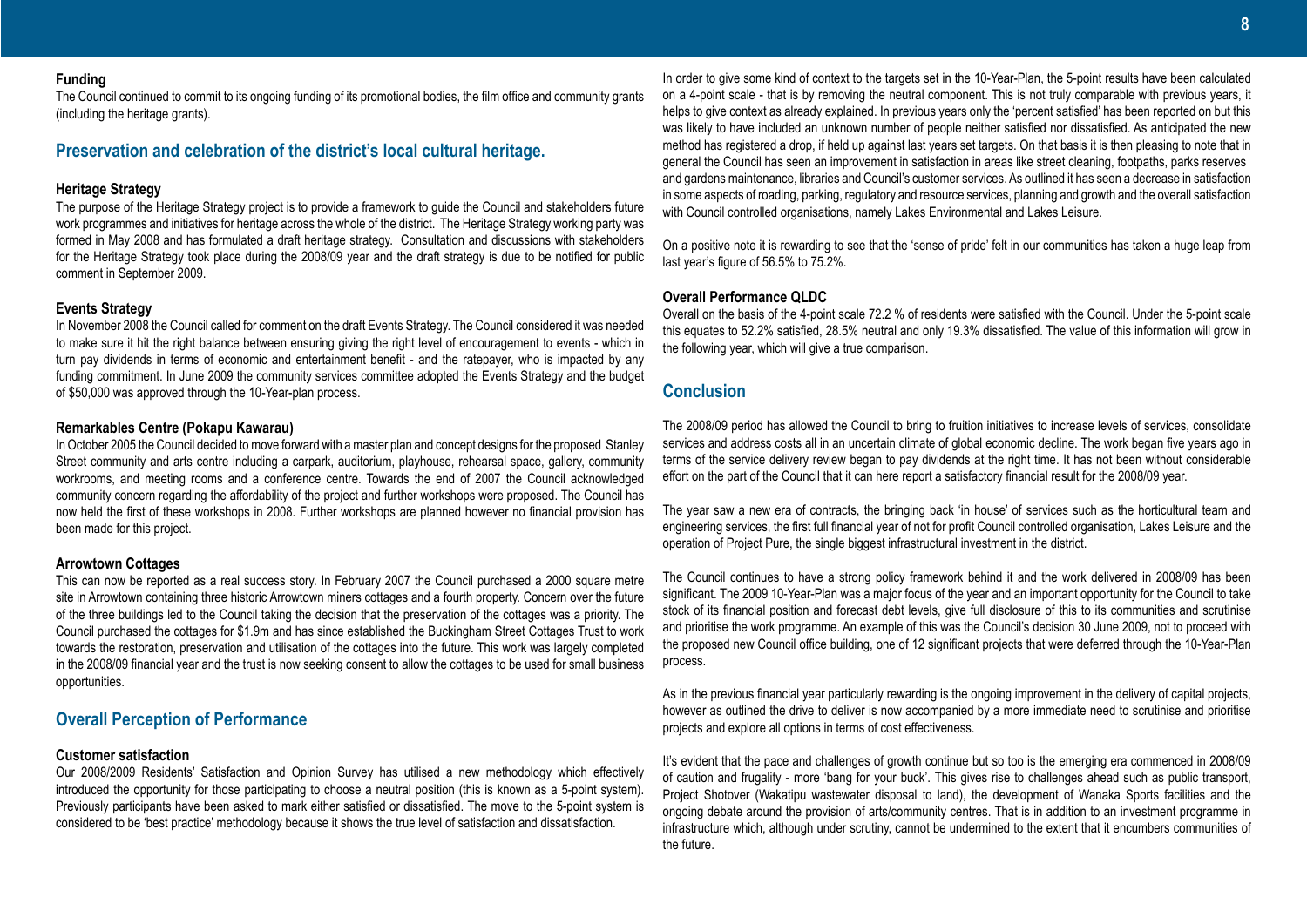#### **Thanks**

The continuing progress of our communities as always depends on the efforts of many people. My thanks go to:

The staff (whether they work for Council or contractors) who work hard to serve the community, often in challenging conditions and environments.

Our elected members, who carry a workload that is many times greater than any other equally sized local authority. Debate and challenge are key to an effective democracy and on this front the Council is in good shape.

The many individuals who - donate their time to addressing local issues, big and small and in particular those that have participated in working parties in partnership with the Council to – make decisions better.

The groups, residents and non resident owners, who - on various issues are willing to give up their time in consultation, submissions and meetings to - make decisions better.

The media, which assists the Council by informing the debate and highlighting key issues to our communities.

# **Subsequent Events**

## **NZ Transport Agency (NZTA) Funding**

Council is required to submit subsidised roading budgets to NZTA for approval. These cover 3 years but the NZTA approval timeframe does not allow for the inclusion of approved programmes in the LTCCP. In September 2009, Council has been advised that \$7.7m of the subsidised roading programme for the next 3 years has not been approved. The impact in terms of subsidy is around \$4.3m and Council will be reviewing its programme in order to stay within budget. This will mean that certain maintenance activities will need to be reduced and that some projects will be deferred or cancelled. Council will continue to engage with NZTA over the issue of future funding.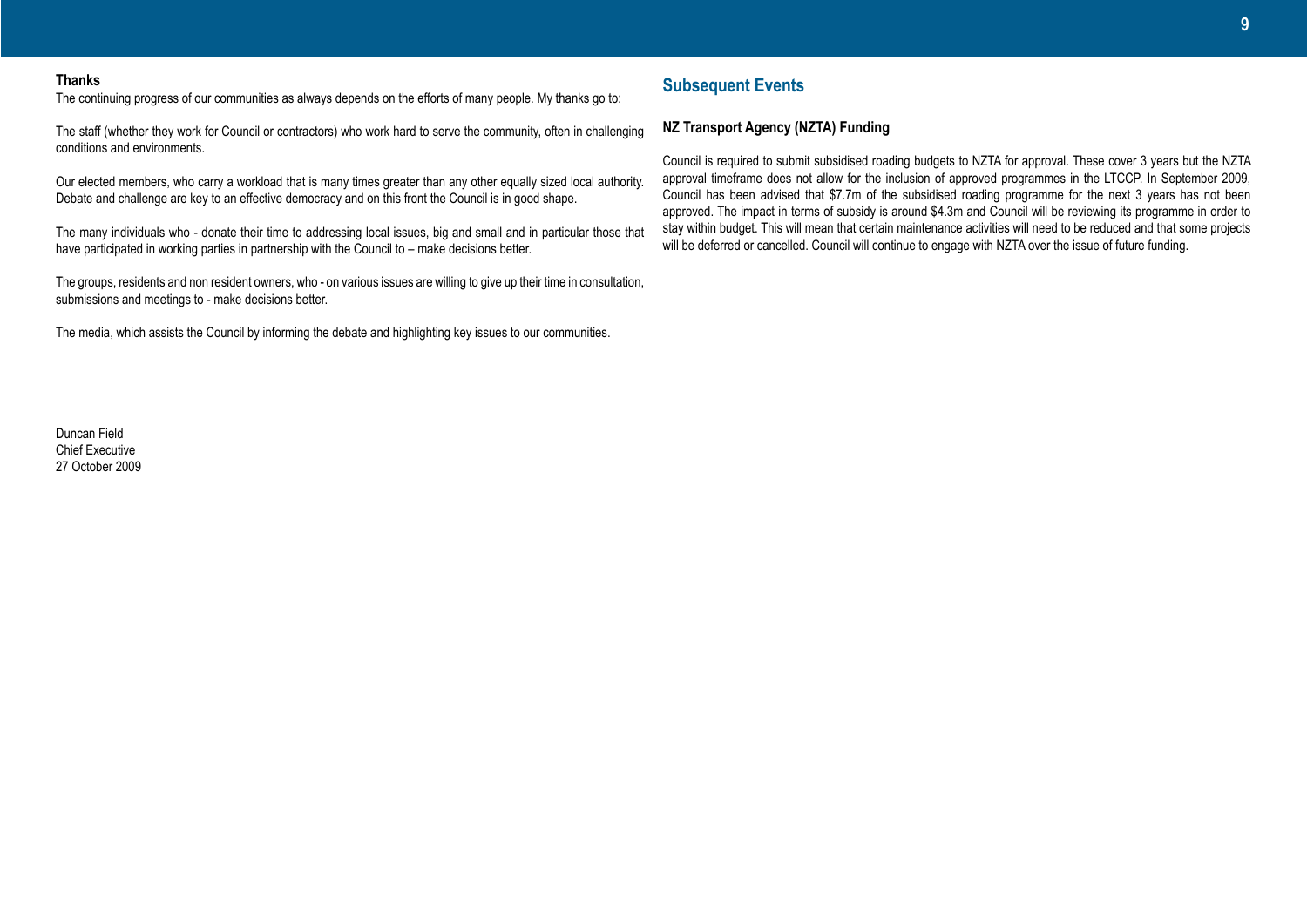# **Summary Statement of Financial Performance**

|                                           | Council  |               |        | Group    |         |
|-------------------------------------------|----------|---------------|--------|----------|---------|
|                                           | 2009     | <b>Budget</b> | 2008   | 2009     | 2008    |
| For the Financial Year Ended 30 June 2009 | \$'000   | \$'000        | \$'000 | \$'000   | \$'000  |
| <b>Total Income</b>                       | 67,836   | 96,910        | 93,717 | 86,245   | 110,723 |
| <b>Expenditure</b>                        |          |               |        |          |         |
| Employee benefits expense                 | 6,463    | 5,943         | 5,376  | 15,276   | 12,441  |
| Depreciation and amortisation expense     | 14,534   | 12,050        | 11,818 | 17,240   | 14,931  |
| Finance costs                             | 5,598    | 5,056         | 3,091  | 8,174    | 6,051   |
| Other expenses                            | 47,365   | 42,301        | 49,868 | 49,140   | 51,182  |
| <b>Total operating expenditure</b>        | 73,960   | 65,350        | 70,153 | 89,830   | 84,605  |
| Surplus/(Deficit) before income tax       | (6, 124) | 31,560        | 23,564 | (3, 585) | 26,118  |
| Income tax expense                        |          |               |        | 732      | 744     |
| Surplus/(Deficit) for the period          | (6, 124) | 31,560        | 23,564 | (4, 317) | 25,374  |
| Surplus/(Deficit) attributable to:        |          |               |        |          |         |
| - Council                                 | (6, 124) | 31,533        | 23,564 | (4, 148) | 25,390  |
| - Minority interest                       |          | 27            |        | (169)    | (16)    |
|                                           | (6, 124) | 31,560        | 23,564 | (4, 317) | 25,374  |

# **Summary Statement of Changes in Equity**

|                                                     | Council  |               | Group   |          |         |
|-----------------------------------------------------|----------|---------------|---------|----------|---------|
|                                                     | 2009     | <b>Budget</b> | 2008    | 2009     | 2008    |
| For the Financial Year Ended 30 June 2009           | \$'000   | \$'000        | \$'000  | \$'000   | \$'000  |
| Equity at beginning of year                         | 721,560  | 746.094       | 661,204 | 733.483  | 671,317 |
| Net Income recognised directly in equity            |          | 27            | 36,792  |          | 36,792  |
| Surplus / (deficit) for the period attributable to: |          |               |         |          |         |
| - Council                                           | (6, 124) | 31,533        | 23.564  | (4, 148) | 25,390  |
| - Minority interest                                 |          | 27            |         | (169)    | (16)    |
| Total recognised income and expenses                | (6, 124) | 31,587        | 60,356  | (4,317)  | 62,166  |
| Equity at end of year                               | 715.436  | 777.681       | 721,560 | 729.166  | 733,483 |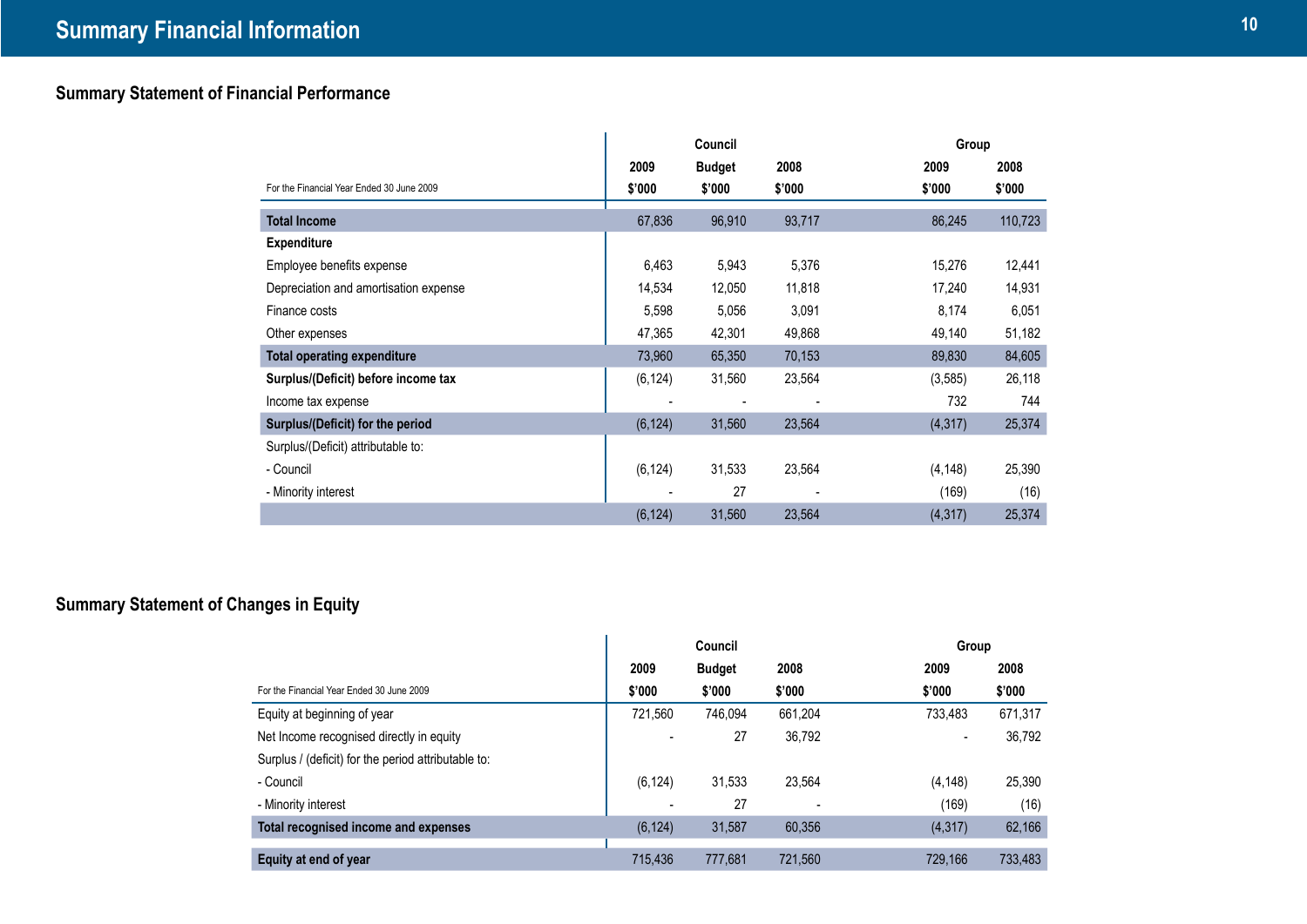|                               | Council |               | Group   |         |         |
|-------------------------------|---------|---------------|---------|---------|---------|
|                               | 2009    | <b>Budget</b> | 2008    | 2009    | 2008    |
| As at 30 June 2009            | \$'000  | \$'000        | \$'000  | \$'000  | \$'000  |
| Total current assets          | 14,339  | 12,005        | 14,675  | 18,036  | 18,911  |
| Total non-current assets      | 805,510 | 851,453       | 782,627 | 853,720 | 829,242 |
| <b>Total assets</b>           | 819,849 | 863,458       | 797,302 | 871,756 | 848,153 |
| Total current liabilities     | 66,358  | 12,252        | 43,638  | 71,306  | 51,466  |
| Total non-current liabilities | 38,055  | 73,525        | 32,104  | 71,284  | 63,204  |
| <b>Total liabilities</b>      | 104,413 | 85,777        | 75,742  | 142,590 | 114,670 |
| <b>Net assets</b>             | 715,436 | 777,681       | 721,560 | 729,166 | 733,483 |
| Equity attributable to:       |         |               |         |         |         |
| Council                       | 715,436 | 777,105       | 721,560 | 728,861 | 733,009 |
| Minority interest             |         | 576           |         | 305     | 474     |
| <b>Total Equity</b>           | 715,436 | 777,681       | 721,560 | 729,166 | 733,483 |

# **Summary Statement of Cashflows**

|                                                                  | Council   |               |           |           | Group     |  |
|------------------------------------------------------------------|-----------|---------------|-----------|-----------|-----------|--|
|                                                                  | 2009      | <b>Budget</b> | 2008      | 2009      | 2008      |  |
| For the Financial Year Ended 30 June 2009                        | \$'000    | \$'000        | \$'000    | \$'000    | \$'000    |  |
| Net cash inflow/(outflow) from operating activities              | 14,105    | 30,653        | 15,535    | 19.736    | 20,941    |  |
| Net cash inflow/(outflow) from investing activities              | (45, 662) | (44,663)      | (59, 701) | (50, 500) | (64, 479) |  |
| Net cash inflow /(outflow) from financing activities             | 31,926    | 13.920        | 43,960    | 31.197    | 43,585    |  |
| Net increase/(decrease) in Cash and cash equivalents             | 369       | (90)          | (206)     | 433       | 47        |  |
| Cash and cash equivalents at the beginning of the financial year | 780       | 273           | 986       | 2.759     | 2,712     |  |
| Cash and cash equivalents at the end of the financial year       | 1.149     | 183           | 780       | 3.192     | 2.759     |  |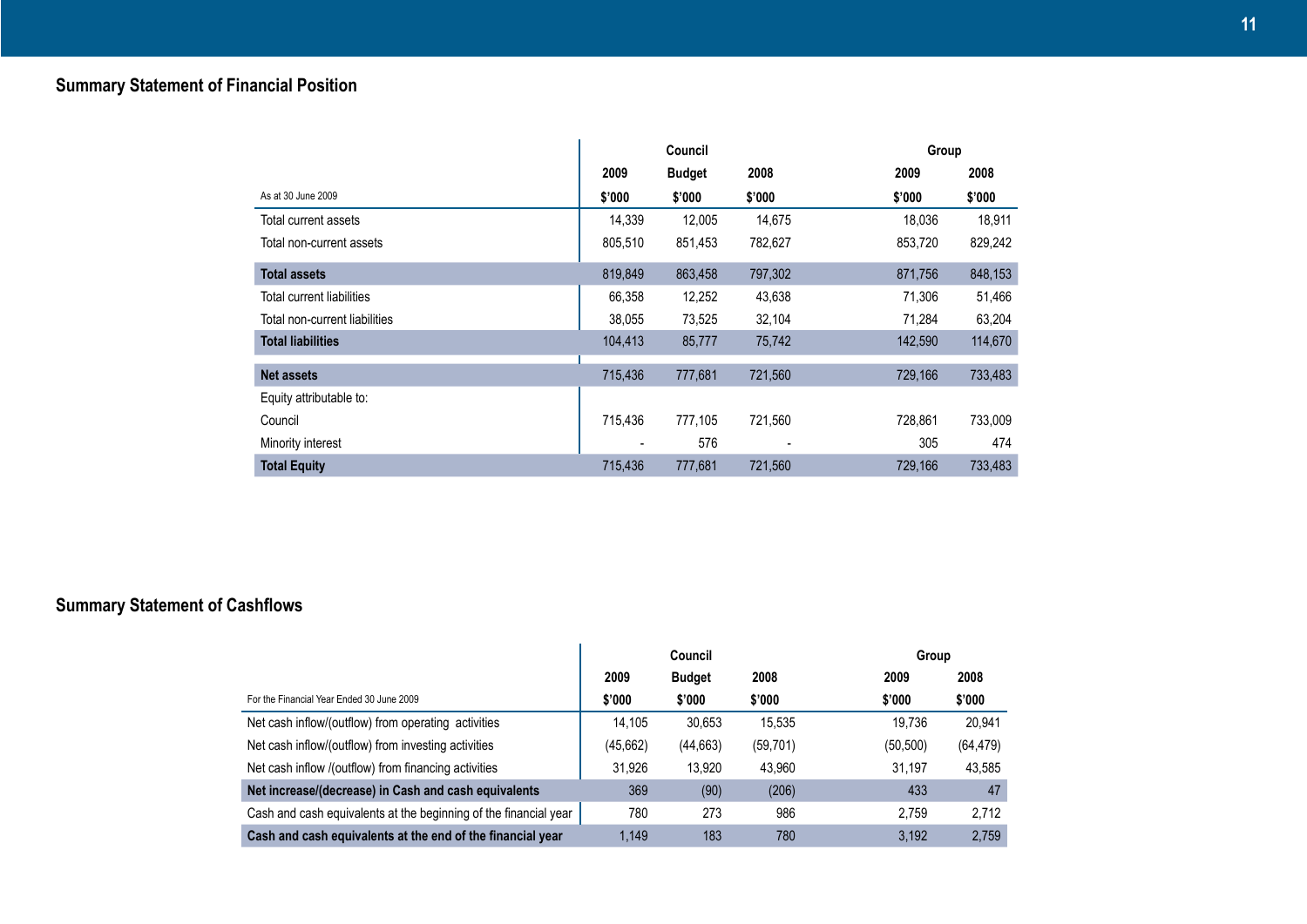# **Monitoring of Community Outcomes**

As an introductory comment, a comparison of how the District was performing in 2006 compared to how it is performing in 2009 provides the following figures (ratings are out of 5):

| <b>Community Outcome</b>                                                                                       | 2006 Rating | 2009 Rating |
|----------------------------------------------------------------------------------------------------------------|-------------|-------------|
| Sustainable Growth Management                                                                                  | 2.9         | 3.2         |
| Quality landscapes and natural environment and enhanced public<br>access                                       | 3.1         | 3.1         |
| A safe and healthy community that is strong, diverse and inclusive for<br>people of all age groups and incomes | 2.4         | 2.6         |
| Effective and efficient infrastructure that meets the needs of growth                                          | 2.6         | 3.1         |
| High quality urban environments respectful of the character of individual<br>communities                       | 2.9         | 3.4         |
| A strong and diverse economy                                                                                   | 3.4         | 3.8         |
| Preservation and celebration of the district's local cultural heritage.                                        | 2.8         | 3.0         |

The overall measure of performance, namely "Sustainable Growth Management" shows an improvement from a 2.9 to 3.2 rating. In all community outcomes except "Quality landscapes and natural environment and enhanced public access", improved performance is indicated. The lowest performing community outcome remains, "a safe and healthy community that is strong, diverse and inclusive for people of all age groups and incomes". Much of this rating is driven by population figures, such as age structure, that are not performance based, but much of it is also derived from housing affordability issues.

# **Overall Perception of Performance**

#### **Customer satisfaction**

Our 2008/2009 Residents' Satisfaction and Opinion Survey has utilised a new methodology which effectively introduced the opportunity for those participating to choose a neutral position (this is known as a 5-point system). Previously participants have been asked to mark either satisfied or dissatisfied. The move to the 5-point system is considered to be 'best practice' methodology because it shows the true level of satisfaction and dissatisfaction.

In order to give some kind of context to the targets set in the 10-Year-Plan, the 5-point results have been calculated on a 4-point scale - that is by removing the neutral component. This is not truly comparable with previous years, it helps to give context as already explained. In previous years only the 'percent satisfied' has been reported on but this was likely to have included an unknown number of people neither satisfied nor dissatisfied. As anticipated the new method has registered a drop, if held up against last years set targets. On that basis it is then pleasing to note that in general the Council has seen an improvement in satisfaction in areas like street cleaning, footpaths, parks reserves and gardens maintenance, libraries and Council's customer services. As outlined it has seen a decrease in satisfaction in some aspects of roading, parking, regulatory and resource services, planning and growth and the overall satisfaction with Council controlled organisations, namely Lakes Environmental and Lakes Leisure.

On a positive note it is rewarding to see that the 'sense of pride' felt in our communities has taken a huge leap from last year's figure of 56.5% to 75.2%.

#### **Overall Performance QLDC**

Overall on the basis of the 4-point scale 72.2 % of residents were satisfied with the Council. Under the 5-point scale this equates to 52.2% satisfied, 28.5% neutral and only 19.3% dissatisfied. The value of this information will grow in the following year, which will give a true comparison.

*The following is a selection of our key targets by activity. Details of all targets are available in the full annual report.*

# **Governance and District Promotion - Key Targets**

Overall activity performance: 75% of targets achieved.

# **Community Leadership**

| Target                                                                                                                                                                              | <b>Achievement</b> |
|-------------------------------------------------------------------------------------------------------------------------------------------------------------------------------------|--------------------|
| .80% overall satisfaction with Council's consultation with 59.6% satisfaction achieved. (72.2% 2008)<br>the community as determined by the annual residents<br>satisfaction survey. |                    |

# **Tourism Marketing**

| Target                                                                                                                               | <b>Achievement</b> |
|--------------------------------------------------------------------------------------------------------------------------------------|--------------------|
| 85% satisfaction, as determined by the annual residents 85.6% achieved (88.9% 2008).<br>satisfaction survey, with Tourism Promotion. |                    |

# **Property - Key Targets**

facilities, staff and value for money.

Overall activity performance: 50% of targets achieved.

# **Camping Grounds**

| Target                                                | Achievement         |
|-------------------------------------------------------|---------------------|
| 80% Visitor satisfaction for all camping grounds with | 68.1% (78.1% 2008). |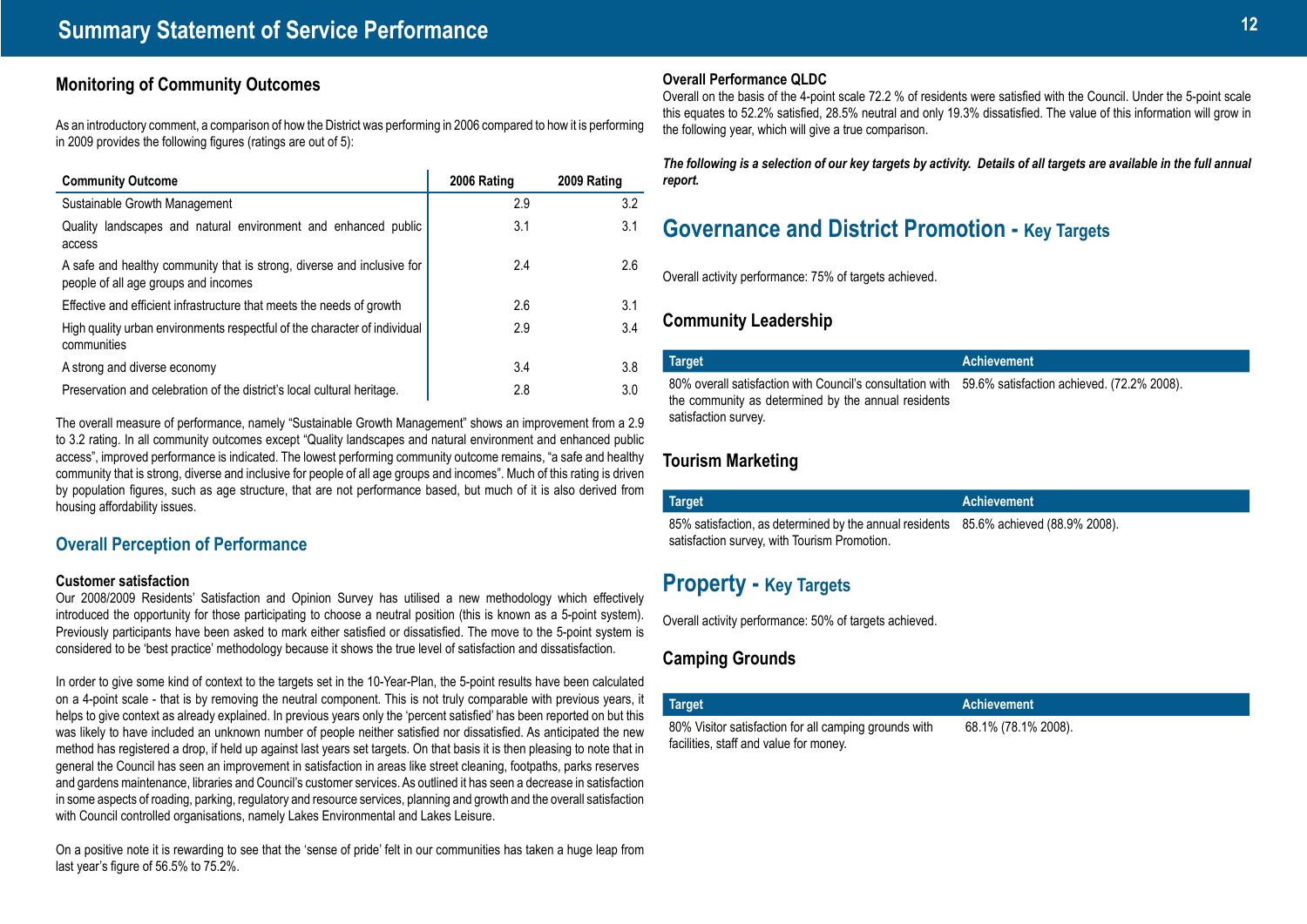# **Community - Key Targets**

Overall activity peformance: 63% of targets achieved.

# **Library Services**

## **Target Achievement**

95% satisfaction with the range of resources available 93.8% satisfaction achieved. (92.9% 2008). as determined by the annual residents satisfaction survey.

# **Community Development**

| Target                                                                                         | Achievement |
|------------------------------------------------------------------------------------------------|-------------|
| 85% satisfaction with community grants as determined 87.7% satisfaction achieved. (87.7% 2008) |             |
| by the annual residents satisfaction survey.                                                   |             |

# **Community Information**

| Target                                                                                                                                                              | <b>Achievement</b> |
|---------------------------------------------------------------------------------------------------------------------------------------------------------------------|--------------------|
| 85% satisfaction with how well residents are kept 77% satisfaction achieved. (77% 2008).<br>informed, as determined by the annual residents<br>satisfaction survey. |                    |

# **Public Toilets**

| Target                                                                                                                       | <b>Achievement</b> |  |  |                                                                                        |  |
|------------------------------------------------------------------------------------------------------------------------------|--------------------|--|--|----------------------------------------------------------------------------------------|--|
| Satisfaction as determined by annual residents<br>satisfaction survey:<br>75% provision of public toilets<br>75% cleanliness |                    |  |  | 83.3% satisfaction achieved. (85.9% 2008)<br>80.5% satisfaction achieved. (82.3% 2008) |  |

# **Community Facilities**

# **Target Achievement**

70% satisfaction with swimming pools, as determined 71.6% satisfaction achieved. (77.6% 2008) by the annual residents satisfaction survey.

90% satisfaction with community halls, as determined 77.2% satisfaction achieved. (82.2% 2008) by the annual residents satisfaction survey.

# **Waterways Facilities**

| Target                                                                                | Achievement |
|---------------------------------------------------------------------------------------|-------------|
| 80% satisfaction with waterways facilities as determined 87.1% achieved (90.1% 2008). |             |
| by annual residents satisfaction survey.                                              |             |

# **Parks and Recreation Facilities**

| <b>Target</b>                                                                                                                                        | <b>Achievement</b>                         |
|------------------------------------------------------------------------------------------------------------------------------------------------------|--------------------------------------------|
| 90% satisfaction with parks, reserves and gardens<br>maintenance as determined by the annual residents<br>satisfaction survey.                       | 93.3% satisfaction achieved. (92.4% 2008). |
| 90% satisfaction with walkways maintenance, as 89.2% satisfaction achieved. (91.3% 2008).<br>determined by the annual residents satisfaction survey. |                                            |

# **Emergency Services**

| <b>Target</b>                                                                                                                                         | <b>Achievement</b> |
|-------------------------------------------------------------------------------------------------------------------------------------------------------|--------------------|
| 95% satisfaction with rural fire suppression, as 89.7% satisfaction achieved. (87.3% 2008)<br>determined by the annual residents satisfaction survey. |                    |
| 90% satisfaction with Civil Defence activities as 92% satisfaction achieved. (90.9% 2008)<br>determined by the annual residents satisfaction survey.  |                    |

# **Resource Management and Regulation - Key Targets**

Overall activity perfomance: 59% of targets achieved.

# **The District Plan**

| Target                                                                                                            | <b>Achievement</b>                               |
|-------------------------------------------------------------------------------------------------------------------|--------------------------------------------------|
| 70% Satisfaction with District Plan planning policy as<br>determined by the annual residents satisfaction survey. | 42.9% satisfaction achieved. (69.1% 2008)        |
| District Plan to be fully operative by July 2007.                                                                 | Operative except for one issue before the Court. |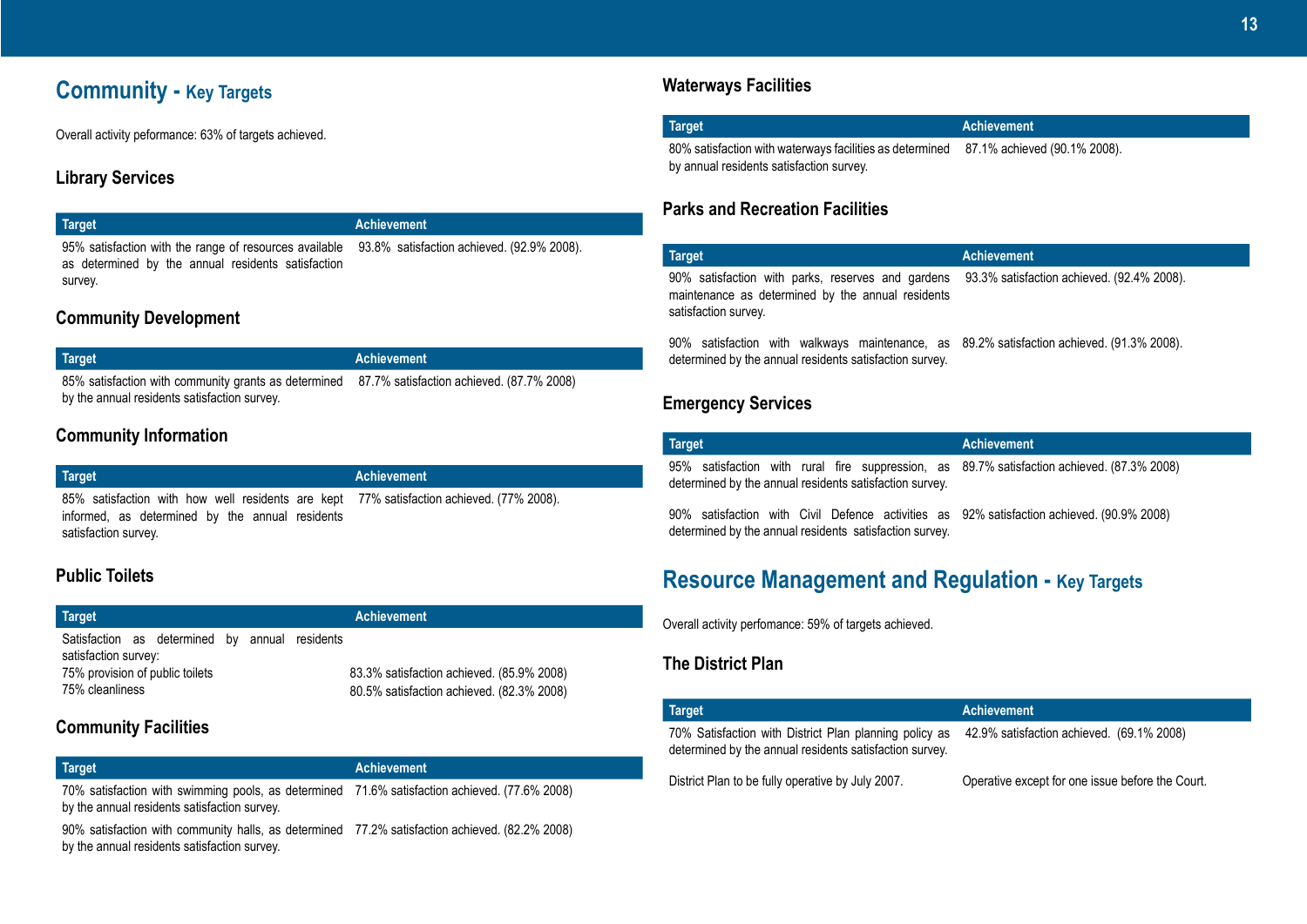# **Resource Consents**

| Target                                                                                                                                                  | <b>Achievement</b> |
|---------------------------------------------------------------------------------------------------------------------------------------------------------|--------------------|
| 50% satisfaction with resource consent planning as 29.2% satisfaction achieved. (45.2% 2008)<br>determined by the annual residents satisfaction survey. |                    |

70% of resource consent applications and related 100% achieved. functions are processed within statutory timeframes.

# **General Environmental Health**

| Target                                               | <b>Achievement</b>                        |
|------------------------------------------------------|-------------------------------------------|
| 80% Satisfaction with noise control as determined by | 65.2% satisfaction achieved. (76.3% 2008) |
| annual residents satisfaction survey.                |                                           |

# **Inspection and Licensing**

| Target                                                | <b>Achievement</b>                         |
|-------------------------------------------------------|--------------------------------------------|
| Satisfaction as determined by annual residents satis- |                                            |
| faction survey:                                       |                                            |
| Liquor Licensing - 85%                                | 42.9% satisfaction achieved. (58.8% 2008). |
| Dangerous Goods - 95%                                 | 84.4% satisfaction achieved. (90.5% 2008). |

# **Dog and Animal Control**

| Target                                                  | <b>Achievement</b>                        |
|---------------------------------------------------------|-------------------------------------------|
| Satisfaction as determined by annual residents          |                                           |
| satisfaction survey:<br>85% Registration and Licensing. | 75.6% satisfaction achieved. (84.5% 2008) |
| 80% Dog Enforcement Services.                           | 56.7% satisfaction achieved. (64.1% 2008) |
|                                                         |                                           |

# **Carparking Enforcement**

**Target Achievement** 60% satisfaction with parking enforcement services as 57.4 satisfaction achieved. (64% 2008). determined by the annual residents satisfaction survey.

# **Building Control**

| Target                                                                                                                                                           | <b>Achievement</b>                                                                       |
|------------------------------------------------------------------------------------------------------------------------------------------------------------------|------------------------------------------------------------------------------------------|
| Satisfaction with Resource Consent Management as<br>determined by annual residents satisfaction survey:<br>Building Control Services - 50%<br>LIM Services - 80% | 29.8% satisfaction achieved. (47.1% 2008).<br>67.4% satisfaction achieved. (82.7% 2008). |

# **Waterways Control**

| <b>Target</b>                                           |  |  |  | Achievement |  |                                                                                            |
|---------------------------------------------------------|--|--|--|-------------|--|--------------------------------------------------------------------------------------------|
|                                                         |  |  |  |             |  | 90% satisfaction with Harbourmaster Services as 86.4% satisfaction achieved. (90.8% 2008). |
| determined by the annual residents satisfaction survey. |  |  |  |             |  |                                                                                            |

# **Utilities - Key Targets**

Overall activity performance: 63% of targets achieved.

# **Water Supplies**

| <b>Target</b>                                                                                                           | <b>Achievement</b>                                                                     |
|-------------------------------------------------------------------------------------------------------------------------|----------------------------------------------------------------------------------------|
| Satisfaction:<br>80% water quality<br>100% reliability<br>as determined by the annual residents satisfaction<br>survey. | 78.6% satisfaction achieved. (82.9% 2008)<br>86.9% satisfaction achieved. (92.5% 2008) |

# **Stormwater**

| Target                                                  |  |  |  |  |  | Achievement |                                                                                           |  |  |
|---------------------------------------------------------|--|--|--|--|--|-------------|-------------------------------------------------------------------------------------------|--|--|
|                                                         |  |  |  |  |  |             | 70% Satisfaction with storm water facilities as 63.4% satisfaction achieved. (73.2% 2008) |  |  |
| determined by the annual residents satisfaction survey. |  |  |  |  |  |             |                                                                                           |  |  |

# **Wastewater**

| <b>Target</b> |  |  |  | <b>Achievement</b> |  |
|---------------|--|--|--|--------------------|--|
|               |  |  |  | - - - - -          |  |

90% Satisfaction with wastewater as determined by annual residents satisfaction survey.

84.8% satisfaction achieved. (89.7% 2008)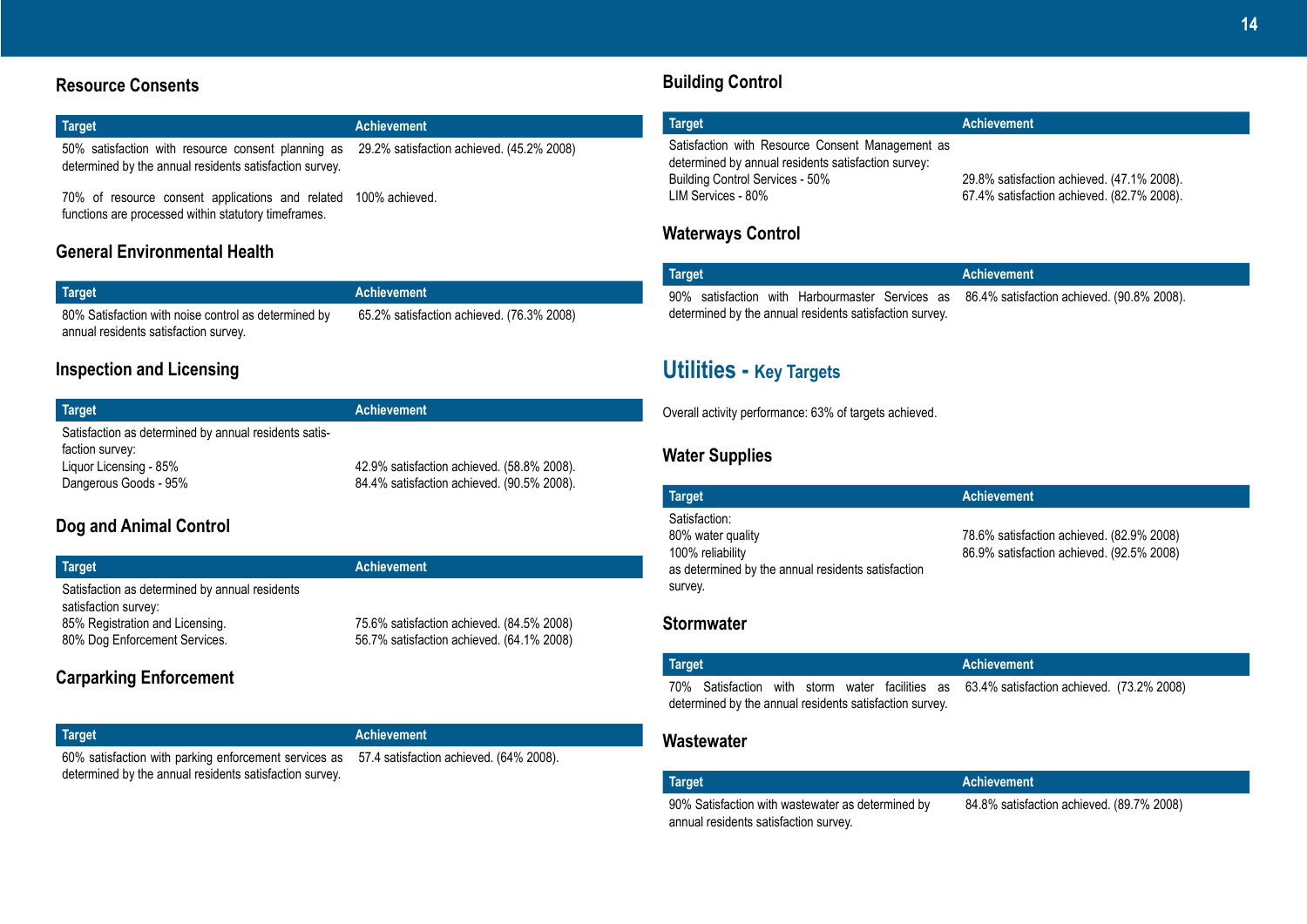# **Waste Management**

| <b>Target</b>                                                                                                                                                  | <b>Achievement</b>                                                                                                                                                               |
|----------------------------------------------------------------------------------------------------------------------------------------------------------------|----------------------------------------------------------------------------------------------------------------------------------------------------------------------------------|
| Satisfaction with:<br>Recycling Collection Service - 75%<br>Refuse Collection Service - 75%<br>Resource Recovery Parks - 75%<br>Landfill site management - 75% | 88.6% satisfaction achieved. (90.8% 2008)<br>84.5% satisfaction achieved. (87.3% 2008)<br>87.7% satisfaction achieved. (89.4% 2008)<br>77.2% satisfaction achieved. (84.3% 2008) |
| Transfer station - 75%<br>Based on the annual residents satisfaction survey.                                                                                   | 81.8% satisfaction achieved. (88.6% 2008)                                                                                                                                        |

In accordance with the Waste Management Strategy to reduce the net volume of waste to landfill by 25%. Achieved.

# **Roading and Parking - Key Targets**

Overall activity peformance: 50% of targets achieved.

# **Roading**

| <b>Target</b>                                                                                                                 | <b>Achievement</b>                                                                                                                   |
|-------------------------------------------------------------------------------------------------------------------------------|--------------------------------------------------------------------------------------------------------------------------------------|
| Satisfaction with:<br>70% Sealed roads<br>70% Unsealed roads<br>60% Footpaths                                                 | 61.1% satisfaction achieved. (73.5% 2008)<br>61.6% satisfaction achieved. (69.5% 2008)<br>59.5% satisfaction achieved. (58.8/% 2008) |
| based on the annual residents satisfaction survey.                                                                            |                                                                                                                                      |
| 100% Streets cleaned to an acceptable level to the<br>community as determined by the annual residents<br>satisfaction survey. | 74.1% satisfaction achieved. (73.7% 2008)                                                                                            |
| .                                                                                                                             |                                                                                                                                      |

# **Parking Facilities**

50% Overall Satisfaction with parking facilities based on the annual residents satisfaction survey.

**Target Achievement**

40.3% satisfaction achieved. (51% 2008).